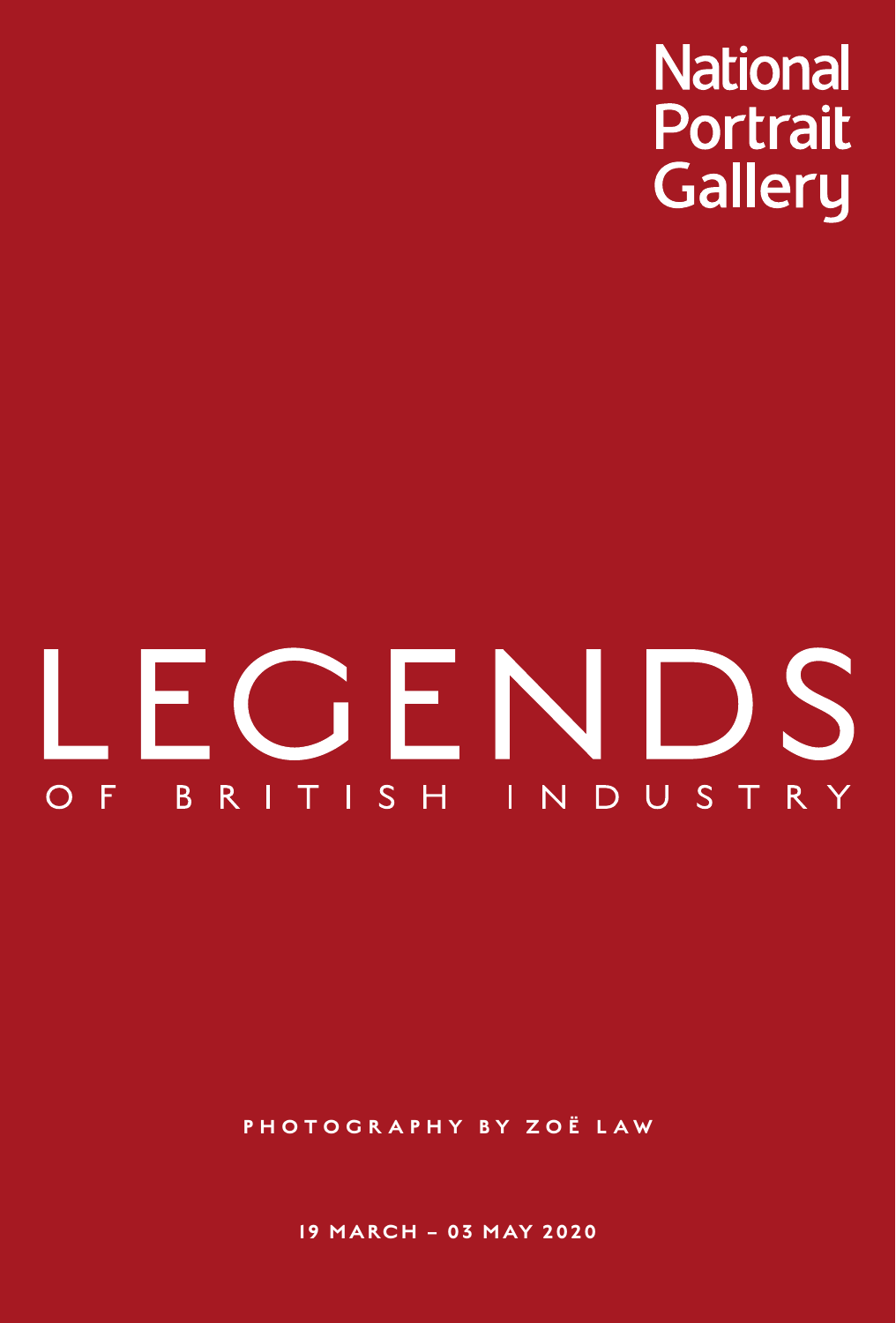### Legends of British Industry BY PHOTOGRAPHER ZOË LAW



British photographer Zoë Law (b.1975) began a portrait project in 2017 to celebrate key individuals who have directly influenced her life and career. As the series evolved, it expanded to include more broadly inspirational figures from the worlds of fashion, finance, journalism and entertainment, whom Law 'considered to be British legends – industry leaders, icons of the creative industries,

sports stars and others'. Renowned figures of stage and screen feature alongside unsung heroes, such as voice coaches and charity leaders, each photographed in a setting conceived by the artist. A selection of these portraits are included in this display, and the complete set can be seen in the accompanying publication, *Legends of British Industry*.

Law began her career in the music industry, and worked as a makeup artist for magazines including *Tatler* and *Vogue*, before taking up portrait photography. She works exclusively in black and white, and her portraits of Theresa May MP and Julian Fellowes, Lord Fellowes of West Stafford, have recently been acquired for the National Portrait Gallery's Collection.

This series is dedicated to Maggie's, a charity providing free cancer support and information. Having lost family members to the disease, Law understands the vital work that Maggie's undertakes to help people live well with cancer, and many of the sitters in Law's portraits are passionate supporters of the organisation. Law previously collaborated with Maggie's on the 2016 touring exhibition, *Life*, which featured portraits of people directly affected by cancer, representing their joy for life and resilience, during and beyond the illness.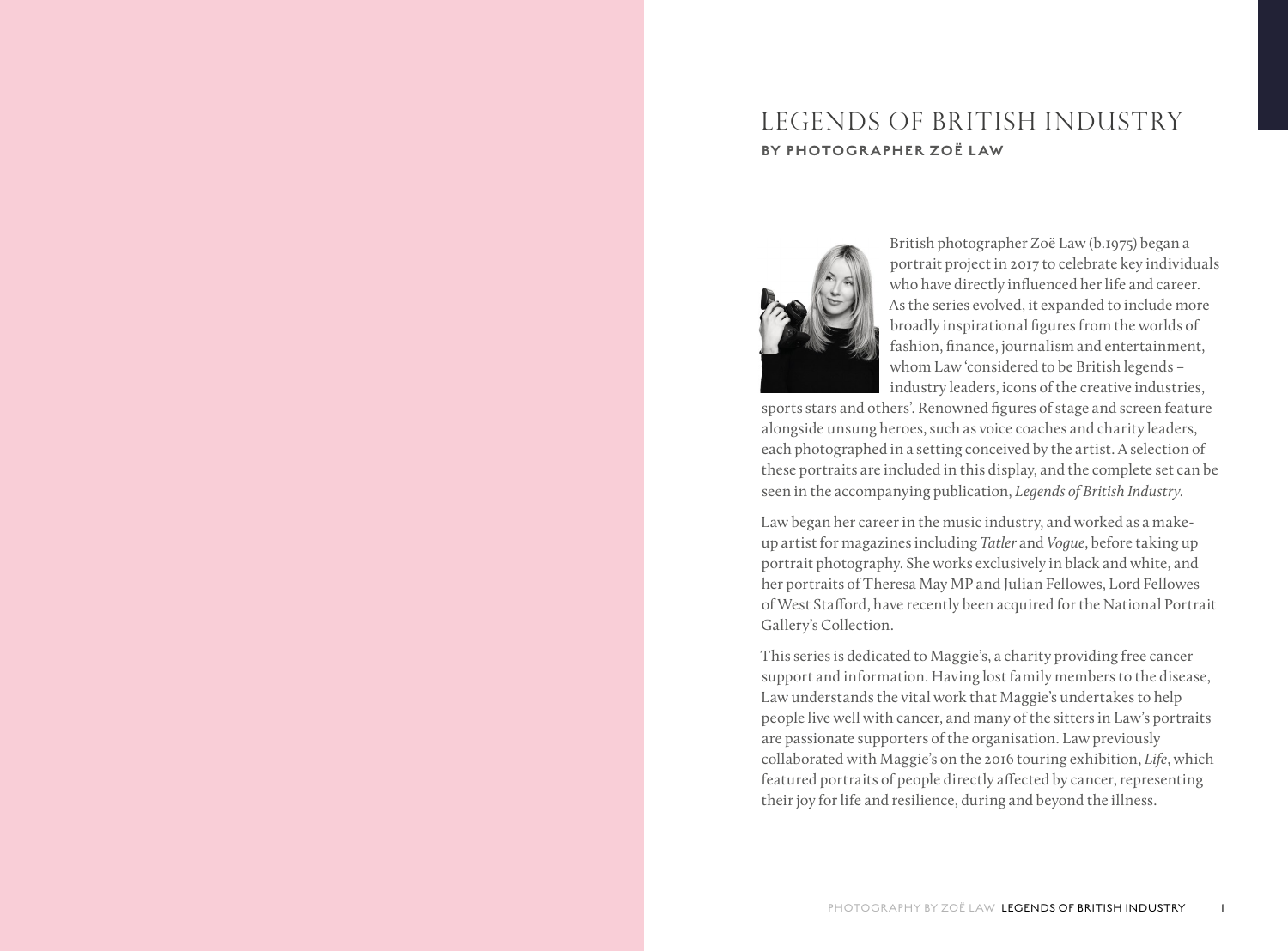#### Julian Fellowes LORD FELLOWES OF WEST STAFFORD

Having been a supporter of Maggie's for many years, it was a great honour to have been asked by Zoë Law to take part in her photographic series, *Legends of British Industry*, and for this portrait to have entered the collection of the National Portrait Gallery. I have been a regular visitor of the Gallery, staring at the faces of the men and women who made this country what it is, for as long as I can remember and it seems an extraordinary honour to be included among their number.

Maggie's centres are extraordinary places that help a quarter of a million people a year navigate a cancer diagnosis, be it their own or a loved one's. All designed by brilliant architects, these centres offer a refuge, a safe place, where you can lick your emotional wounds and find a way to deal with the truth in a positive way. They help through practical and emotional support, both in group sessions and on a one-to-one basis, and, lest we forget, many of these stories end happily in the modern world. The fact is, the centres are managed and run by some of the most marvellous people I have come across. They never know who will walk through their doors, but every man or woman is greeted with warmth and compassion, in the most beautiful surroundings, until they can find their way to a level of acceptance that will allow them to live – and enjoy – the rest of their life.



Julian Fellowes, Lord Fellowes of West Stafford By Zoë Law, 2018 NPG x201280 © Zoë Law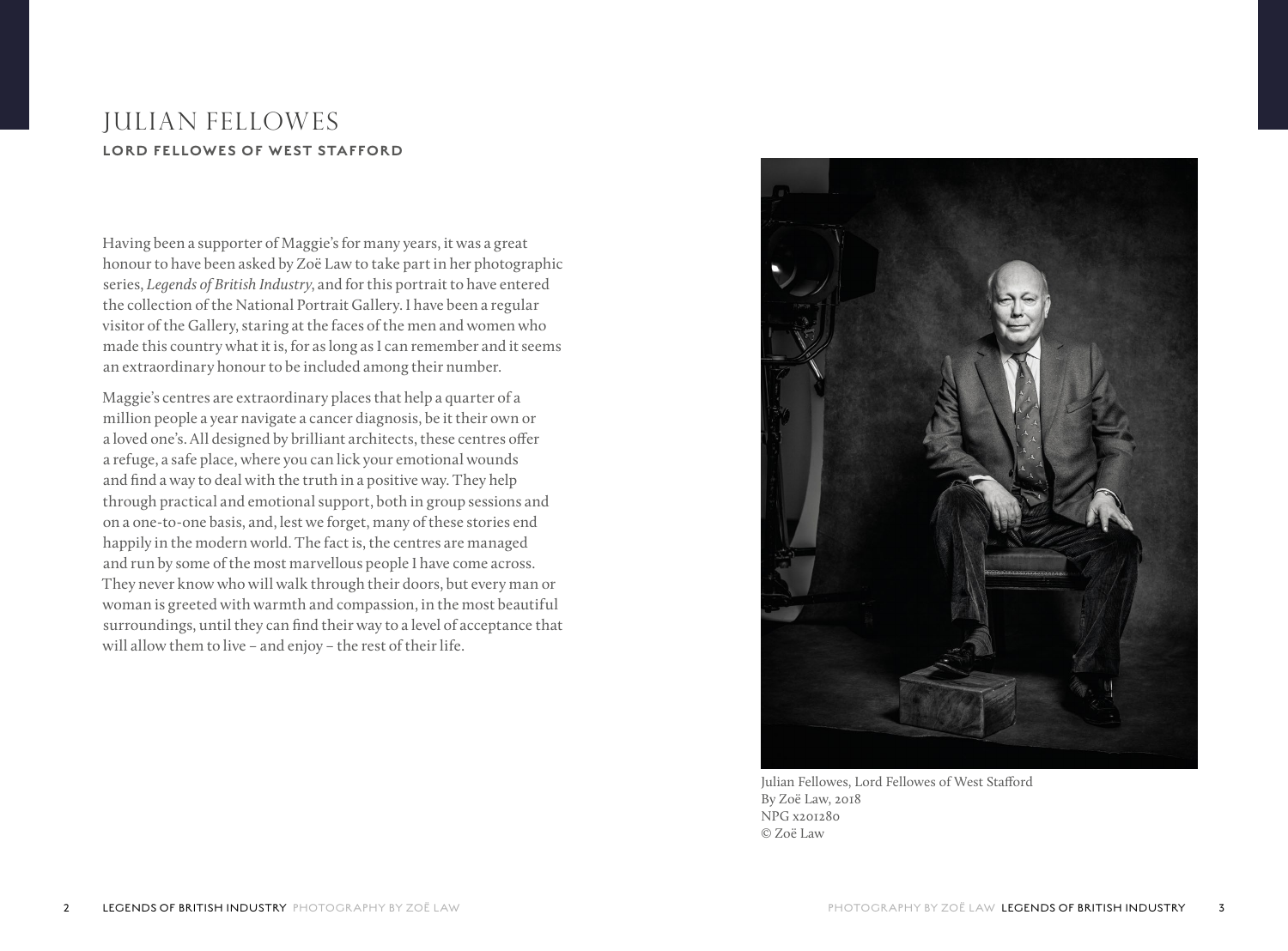## THE LEGENDS

#### NICHOLAS STEPHENS LEFT FINANCE

Nicholas Stephens (b.1964) was born in Canada to a naval family of Devonian origin. He was educated in Canada, Brussels and the United Kingdom, before embarking on a career in finance which spans over thirty years in different disciplines, including physical commodities, foreign exchange and derivatives. Stephens has held positions at Credit Lyonnais Rouse, Citigroup and Bache Commodities, and is currently head of sales and marketing for futures and options at French multinational investment bank and financial services company Société Générale.

#### 1 Andrew Law right FINANCE

Financier and philanthropist Andrew Law (b.1966) was born near Stockport and graduated from the University of Sheffield with a first-class Economics degree. After working for Goldman Sachs, where he became managing director of fixed income, currencies and commodities, Law moved to global hedge fund Caxton Associates in 2003. He rose to chief investment officer, and was appointed CEO and chairman in 2012. Law is a founding trustee of the Law Family Charitable Foundation and the Law Family Educational Trust, which sponsors a multi-academy trust in Greater Manchester, and chairman of Speakers for Schools, an organization that facilitates inspirational talks in UK state schools.

## 2 Sir Rod Stewart MUSIC

Rod Stewart (b.1945) is one of Britain's best-known singer-songwriters, recognisable for his distinctive vocal style. Stewart displayed an early talent for football, but chose to pursue a music career in the 1960s, performing with bands including the Jeff Beck Group and the Faces, before launching a solo career. 'Maggie May' became his first hit single in 1971, followed by 'Tonight's the Night' (1976) and 'Do Ya Think I'm Sexy' (1978). His recording output spans decades of number one albums, with over 250 million records sold worldwide. Stewart won his first Grammy Award in 2004, and in 2016, he received a knighthood for services to music and charity.

## 3 Alexandra Fullerton FASHION, LITERATURE

Alexandra Fullerton (b.1981) is an English fashion stylist, writer and brand consultant, who is currently fashion director-at-large for online women's magazine, *Glamour UK*. Fullerton studied fashion promotion at the London College of Fashion, and has contributed to *V* magazine, *Vogue* Brazil, *Stella* and *Grazia*, working with photographers including Ellen Von Unwerth, Victor Demarchelier, David Bailey and Rankin. She was appointed fashion director of *Stylist* magazine in 2010, a position she held for seven years. In 2018, Fullerton published her first book, *How to Dress: Secret Styling Tips from a Fashion Insider.*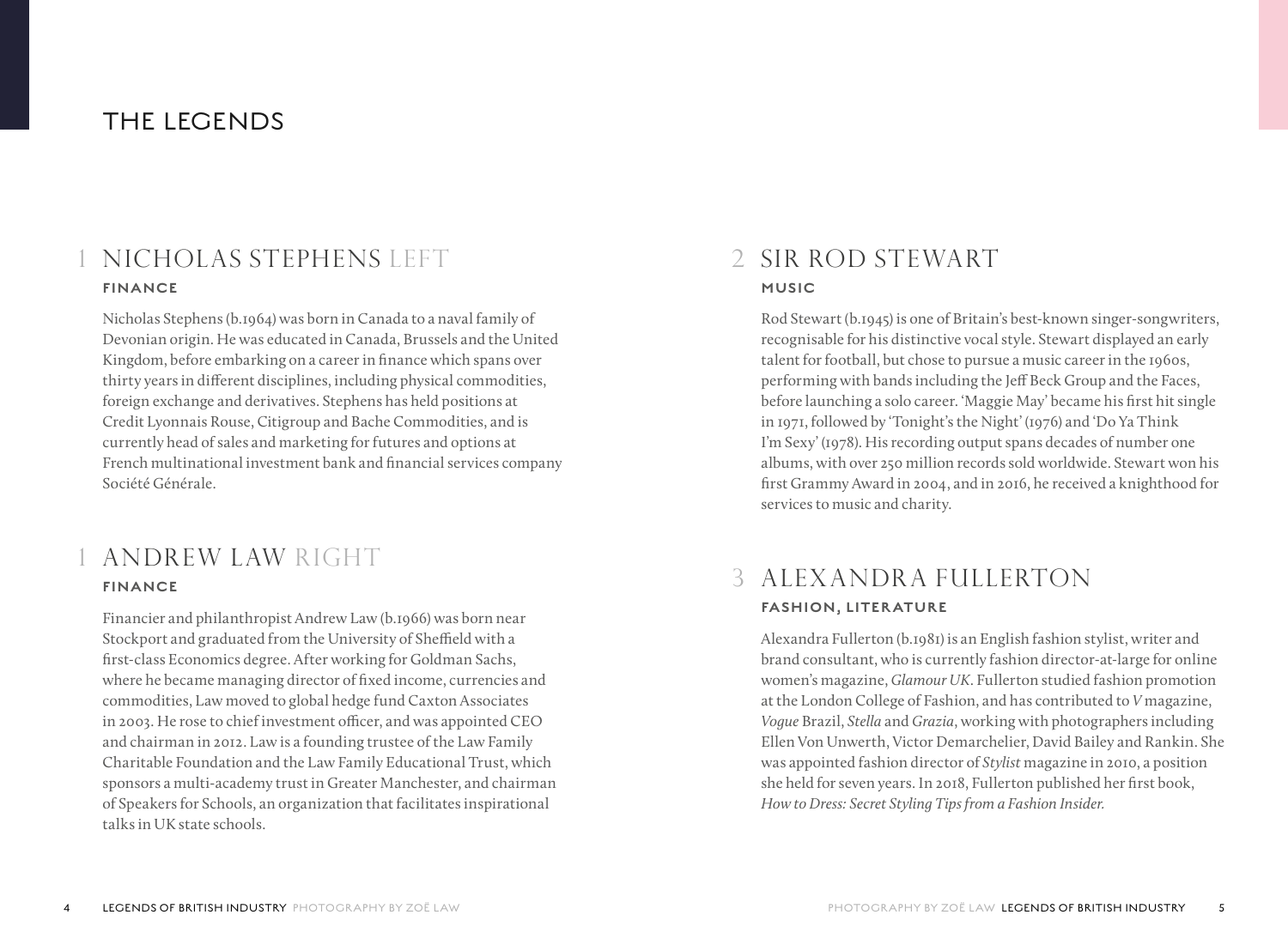#### 4 Jo Elvin JOURNALISM

Jo Elvin (b.1971) is an Australian journalist and broadcaster. Partway through a degree in communications, Elvin left university to take a position at the teen magazine *Dolly*. She moved to the UK in 1992, and was appointed deputy editor on *TV Hits* magazine. Between 1996 and 2000, Elvin launched *B* magazine; was appointed editor of *New Woman*; and served as the launch editor of *Sugar* magazine. In 2001, Elvin launched *Glamour*, which under her editorship became the biggest-selling women's magazine in the UK and Europe. She is a five-time Editor of the Year award winner and, in 2018, was named editor of *YOU* magazine at the *Mail on Sunday*.

## 5 David Gandy FASHION

Described as the world's most successful male supermodel, David Gandy (b.1980) has been at the top of the industry for over ten years, appearing in fashion campaigns for brands such as Dolce & Gabbana. Known for his personal style, Gandy began successful collaboration lines with Marks & Spencer and has built a portfolio of investments in British fashion start-ups, while continuing his ambassador role for the British Fashion Council and London Fashion Week Men's. David writes a regular lifestyle blog for British *Vogue*, and is an ambassador for Style for Soldiers, Battersea Dogs & Cats Home and Achievement For All.

#### 6 Julian Fellowes , Lord Fellowes of West Stafford FILM, TELEVISION, THEATRE, LITER ATURE

Actor and screenwriter Julian Fellowes (b.1949) joined the Footlights group while attending Magdalene College, Cambridge, and went on to study at the Webber Douglas Academy of Dramatic Art in London. Fellowes's acting credits include the Bond film *Tomorrow Never Dies* (1997) and BBC series *Monarch of the Glen* (2000–5). His first screenplay, *Gosford Park* (2001), won an Academy Award for best original screenplay. Further film scripts include *Vanity Fair* (2004) and *The Young Victoria* (2009). In 2010, Fellowes created and produced the series *Downton Abbey*, which follows the fortunes of the family and staff of an English country house, for which Fellowes received an Emmy Award for writing.

# 7 Sarah Reygate

#### FASHION

Sarah Reygate (b.1966) is a respected make-up artist with over thirty years' experience in fashion, music and film industries across Paris, New York and London. Her breakthrough came in 1990, working with photographer Juergen Teller on a cover for *The Face* magazine. Reygate quickly became known for creating flawless complexions, and during her career has created signature looks for international clients including Björk, Florence Welsh, Kylie, Tilda Swinton, Prince, Take That and Elle Macpherson.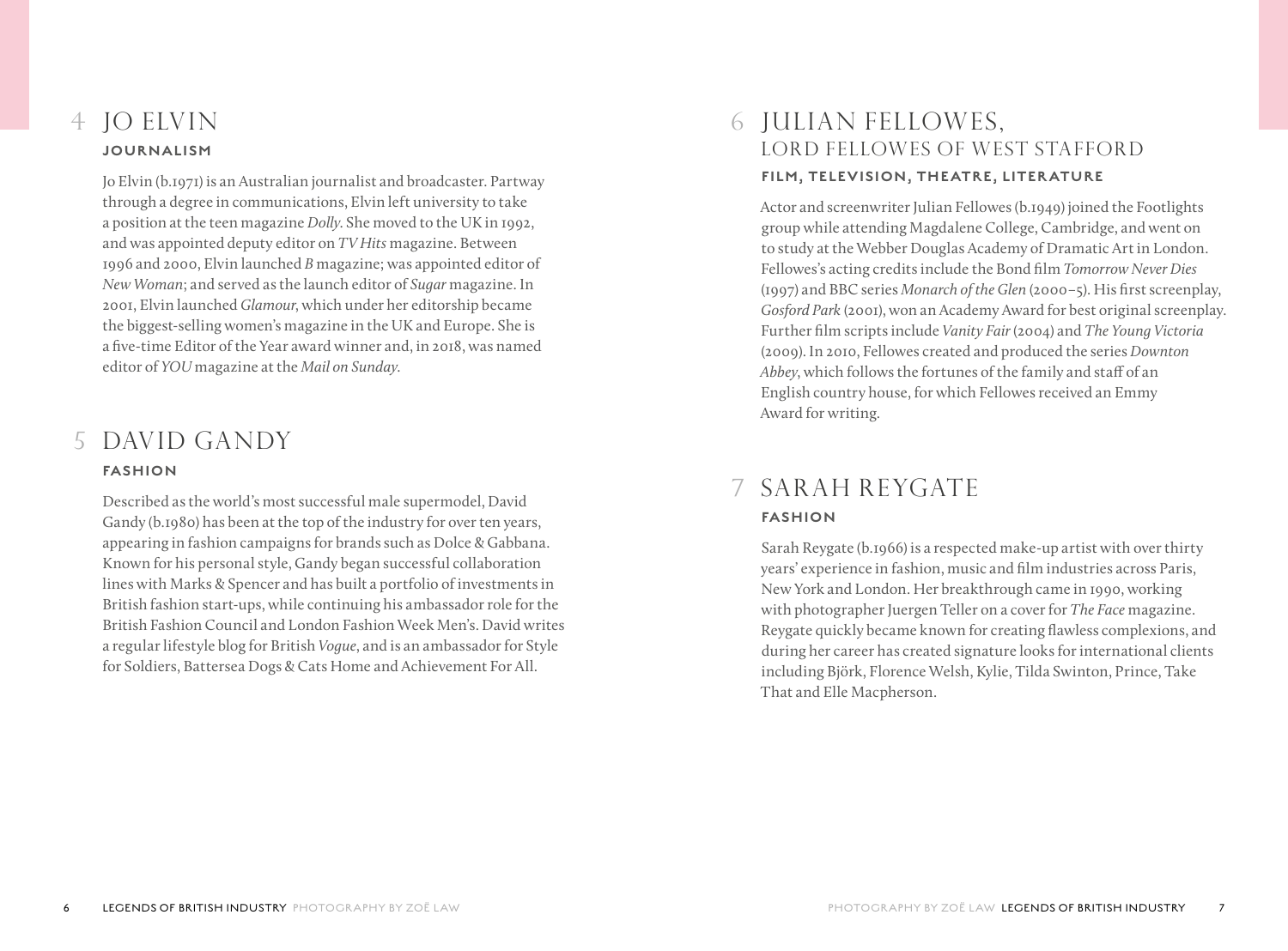#### 8 Lorna May Wadsworth ART

Born in Sheffield, artist Lorna May Wadsworth (b.1979) studied illustration and drawing at University College Falmouth and the Prince's Drawing School. At the age of fourteen, she was commissioned to paint Pulp frontman Jarvis Cocker, and has since become known for her figurative painted portraits of sitters from the worlds of politics and entertainment, including Rt. Hon. David Blunkett, Dr Rowan Williams, the former Archbishop of Canterbury and a monumental portrait of Baroness Margaret Thatcher, completed from five life sittings in 2007. A retrospective of her work was held at Graves Gallery, Museums Sheffield in 2019.

#### 9 SIR BOBBY CHARLTON LEFT SPORT

Born in Northumbria, midfielder Bobby Charlton (b.1937) joined Manchester United football club in 1954, making 758 appearances for the team. Surviving the Munich air disaster of 1958, Charlton helped United win domestic trophies in 1965 and 1967, and captained the team to win the 1968 European Cup. In 1966, he was part of the World Cup-winning England team, England's first and only World Cup victory, and was awarded the FIFA World Cup Golden Ball, naming him Player of the Tournament. He retired from international football in 1970 with 106 caps and a record 49 goals, and was knighted in 1994 for services to sport.

## 9 Colin Bell right SPORT

Midfielder Colin Bell (b.1946) joined Manchester City football club in 1966. Bell was crucial in helping the team win major trophies including the Division One Championship (1968), the FA Cup (1969), the League Cup (1970) and the European Cup Winners' Cup (1970). Bell made almost 500 appearances for the club and scored 152 goals. He won his first England cap in 1969 and played forty-eight games for the national team. Retiring through injury at the age of twenty-nine, he has since worked on behalf of numerous charities, and was awarded an MBE in 2005 for services to the community.

## 10 Roland Mouret FASHION

Growing up in a French mountain village near Lourdes, Roland Mouret (b.1962) was expected to follow in his father's footsteps and become a butcher, but instead moved to Paris and worked as a model, stylist and art director, before relocating to London in 1994. A self-taught fashion designer, known for his ability to drape and structure fabric, Mouret launched his eponymous label at London Fashion Week in 1998 and went on to create his signature Galaxy dress in 2005, an instant classic still worn across the globe today. Mouret has since expanded his brand to include eyewear, shoes, bags, bridal wear and perfume.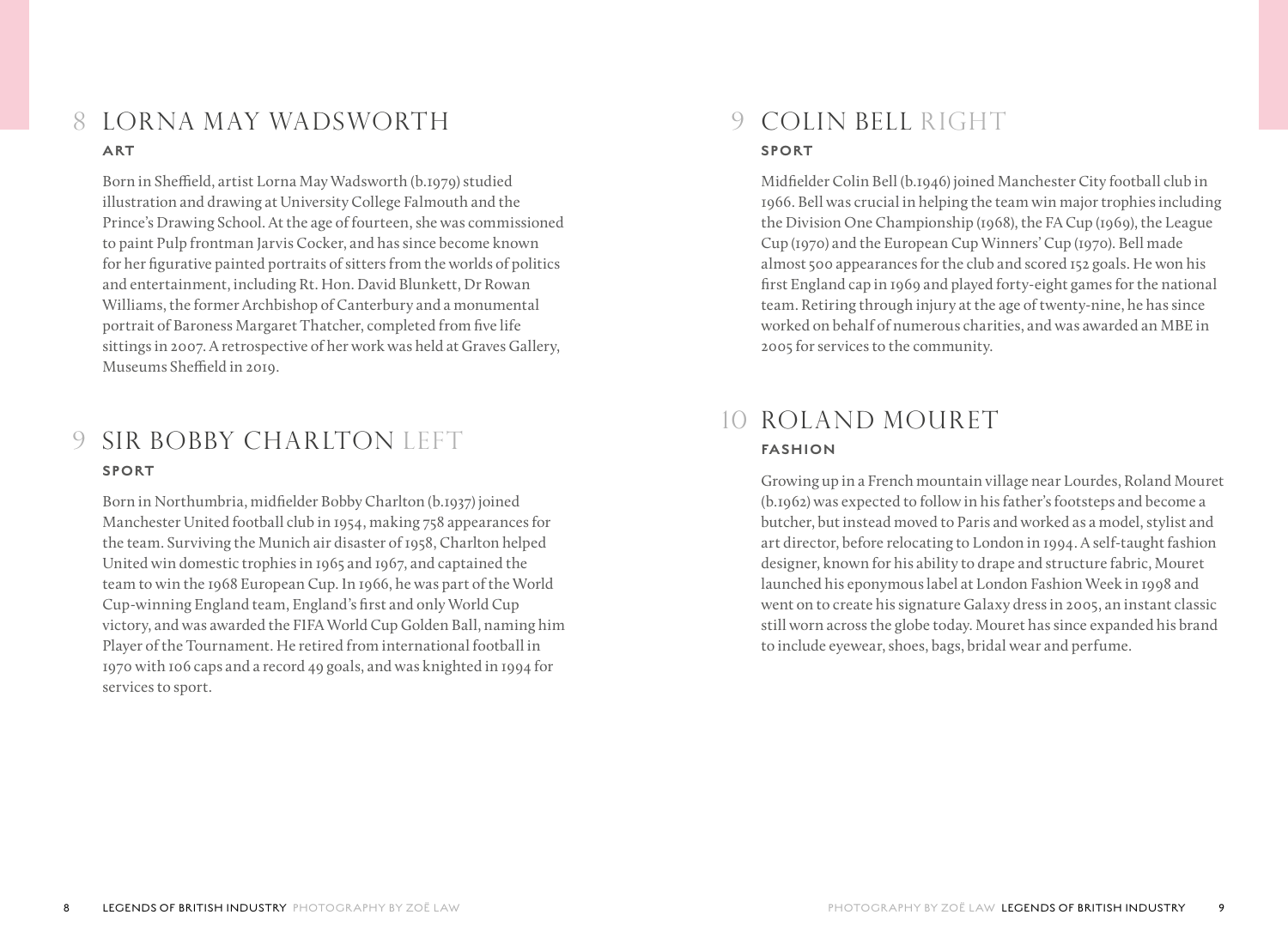#### 11 Victoria Grant MILLINERY

Victoria Grant (b.1978) is a key contributor to the British millinery scene and has created headpieces for icons from the world of art, fashion and music, including Madonna, Rihanna, Lady Gaga and Beyoncé. Grant was working as a fashion stylist when she first took up millinery, creating her first hat in 2003, without any formal training. Since then, she has worked on bespoke commissions, collaborated with artists and boutiques, and opened her Notting Hill atelier in 2011. Grant's distinctive designs, known for their surrealism and humour, have featured in editorial shoots for *Vogue* and *Harper's Bazaar* magazines.

## 12 Alice Thomson **JOURNALISM**

Alice Thomson (b.1967) studied history and political journalism before joining *The Times* in 1990. As foreign correspondent and feature writer, Thomson covered revolutions in Eastern Europe; the break-up of Yugoslavia; the Rwandan genocide; and invasions of Afghanistan and Iraq. In 1997, she moved to *The Daily Telegraph* as a columnist and lead writer, returning to *The Times* in 2008 as associate editor and political interviewer, covering British elections and more recently, Brexit. She has contributed to publications including *Vogue*, *The Spectator* and the *Financial Times* and regularly appears on the BBC programmes *Today*, *Newsnight* and *Question Time*. Thomson has also published a biographical novel, *The Singing Line* (1999).

## 13 George Davies RETAIL

Lancashire-born fashion designer and retailer George Davies (b.1941) has created some of Britain's most successful fashion brands. Davies began his career at Littlewoods as a stock controller and buyer, moving to Next in 1982, where he launched the Next Directory, a revolutionary home shopping catalogue. In 1990, Davies joined the supermarket Asda to create the clothing range, George at Asda, before establishing the women's fashion collection, Per Una, for Marks and Spencer in 2001. At the age of seventy-four, Davies was diagnosed with bowel cancer and has since supported charities to raise awareness of the condition.

#### 14 Daisy Lowe FASHION

London-born model Daisy Lowe (b.1989) was scouted in Camden Town at the age of fifteen and signed by Select Model Management. Her breakthrough moment came in 2006 when she was photographed by Steven Klein for Italian *Vogue*. Since then, Lowe has starred in major campaigns and appeared in catwalk shows for international fashion houses, and featured in British and Italian *Vogue*, *Dazed* and *i‑D* magazines. She is known for promoting body positivity, and in 2014, published a recipe book of health-conscious treats. Lowe also has several acting credits, most recently in the 2017 historical drama, *Tulip Fever*.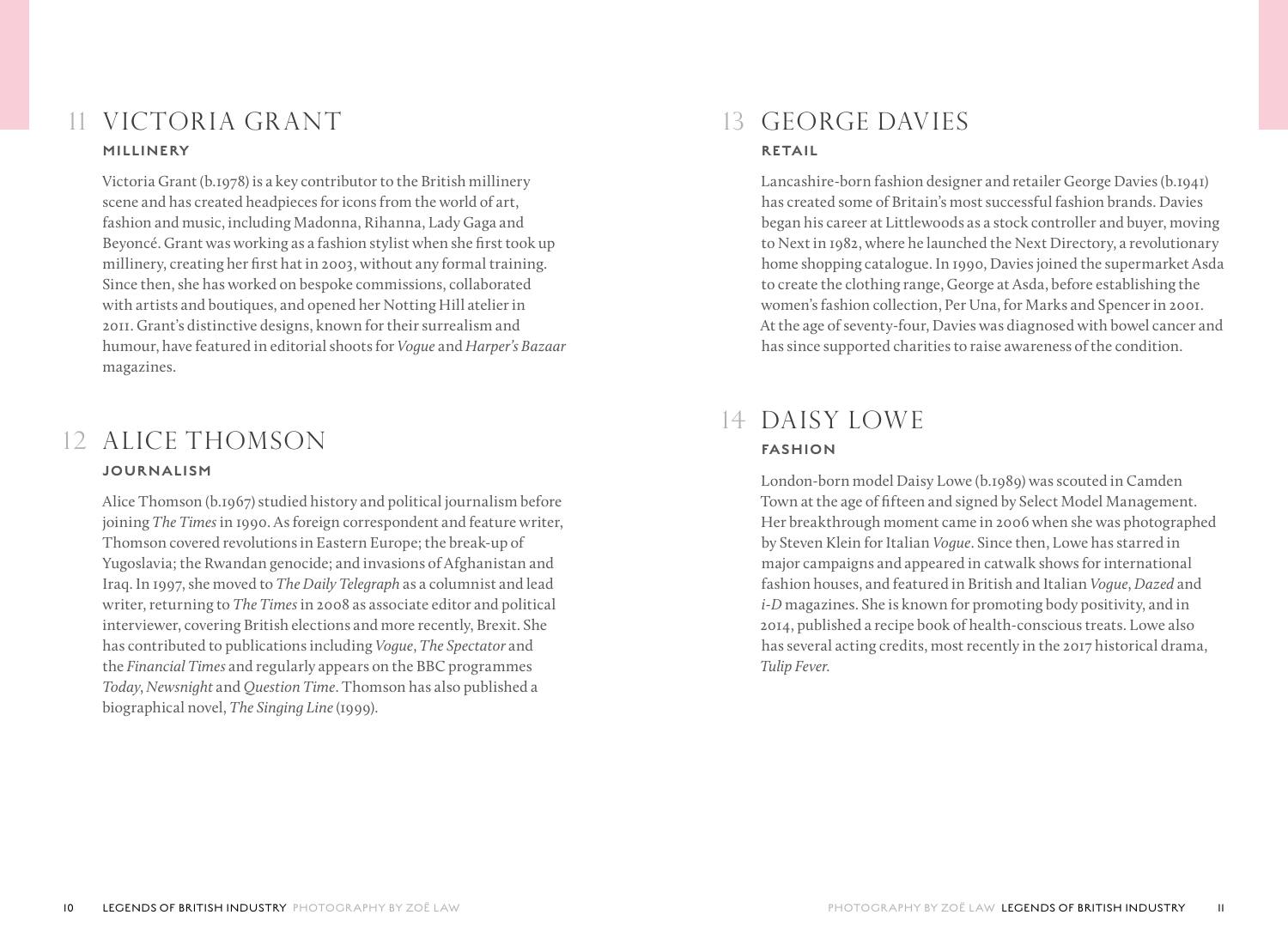#### 15 Laura Bailey FASHION, PHOTOGRAPHY

Laura Bailey (b.1972) is a model, writer and contributing editor at British *Vogue*. Born in Oxford, Bailey received a first class degree in English from the University of Southampton before being scouted on the Kings Road in London at the age of twenty-one. Bailey has modelled for international fashion and beauty brands, and recently produced and starred in short fashion films. Bailey is creative director of jewellery label Loquet London, and serves as brand ambassador for the French fashion house Chanel. She is also a cultural ambassador for the British Fashion Council and works with charities including Oxfam and Save the Children.

#### 16 Malcolm Edwards FASHION

Scottish hair stylist Malcolm Edwards (b.1968) began his career freelancing for influential style magazines including *Dazed and Confused* and *The Face*. Edwards's iconoclastic and artistic approach to colour, texture and form has led to creative alliances with photographers including Steven Meisel, Mert and Marcus, Glen Luchford and Tim Walker, and fashion stylists Katy England, Alister Mackie and Katie Grand; a generation of radical fashion creatives who continue to inform contemporary fashion and culture. Edwards has styled numerous campaigns for international fashion houses, and his editorial work is regularly published in British, French and US *Vogue*, *Interview*, *Love* and *W* magazines.

## 17 Colin Salmon THEATRE, FILM, TELEVISION

London-born actor Colin Salmon (b.1962) made his debut in the award-winning 1992 television series *Prime Suspect 2* and now has over one hundred acting credits across film and television. These include a recurring role in the James Bond movies (1997–2002), and the ground-breaking film *Black Skin, White Mask* (1997), about the civil rights activist Frantz Fanon, directed by artist Isaac Julien. Salmon is also an accomplished musician and ambassador for the Notting Hill Carnival. In the late 1970s, he became involved in the punk, reggae and soul scenes, and now regularly plays trumpet with his own jazz quartet.

#### 18 PATSY RODENBURG OBE THEATRE, FILM, TELEVISION, EDUCATION

Patsy Rodenburg (b.1953) is recognised as a leading voice and acting coach. Trained in voice studies at the Central School of Speech and Drama, Rodenburg has held positions at the Royal National Theatre, Royal Shakespeare Company, Royal Court, Donmar and Almeida theatres, and is currently head of voice at the Guildhall School of Music and Drama. She has worked with some of the world's best-known theatre actors, directors, playwrights and stars of film and television, and was awarded an OBE in 2005 for services to drama. Rodenburg also coaches business and political figures, teaching voice, speech and presentation skills across both corporate and creative industries.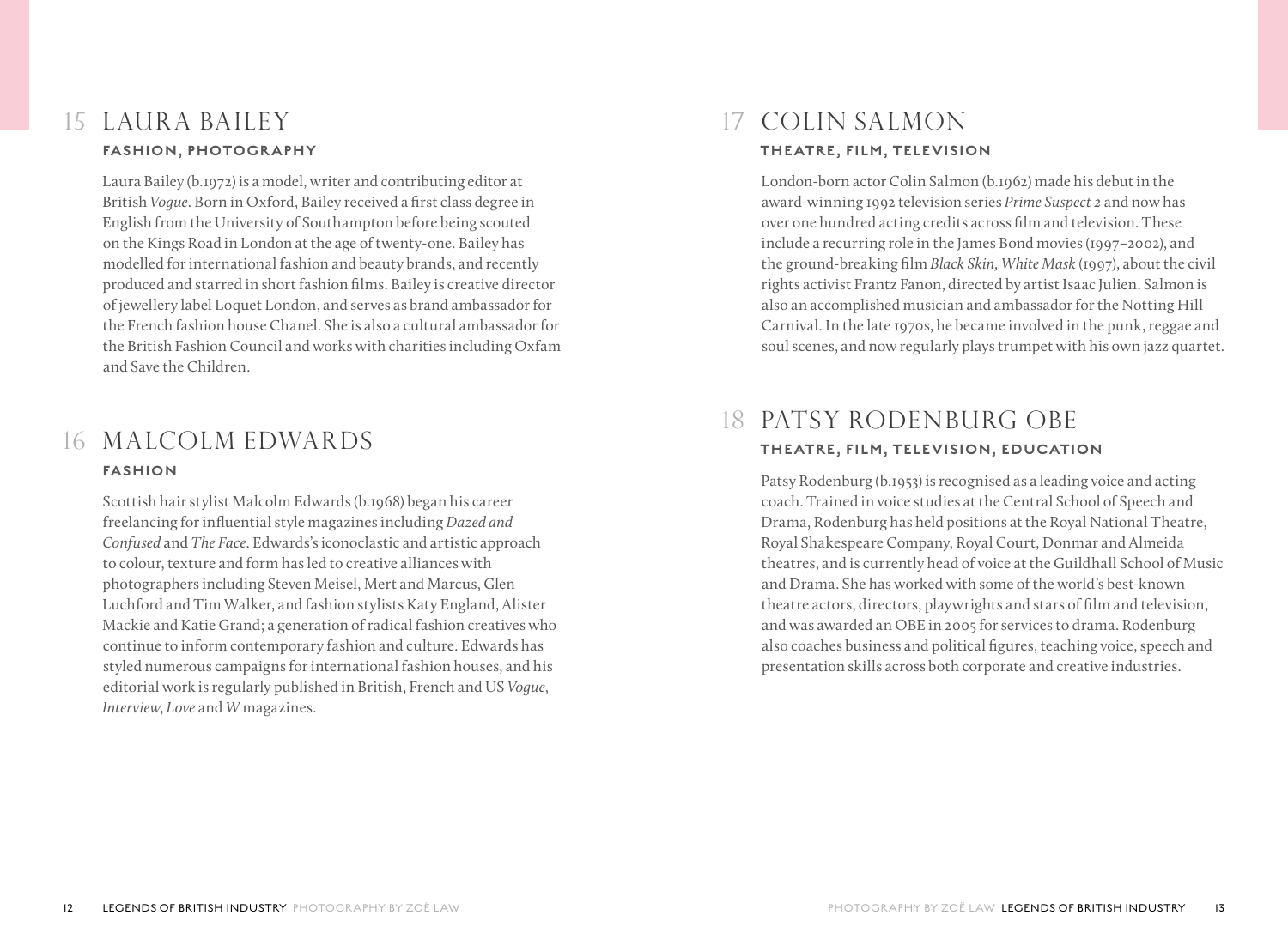### 19 Orlando Bloom THEATRE, FILM, TELEVISION

Actor Orlando Bloom (b.1977) was born in Canterbury and attended London's Guildhall School of Music and Drama. Before graduating, Bloom was cast as Legolas in Peter Jackson's award-winning adaptation of J.R.R. Tolkien's trilogy, *The Lord of the Rings* (2001–3). Bloom also found success starring as Will Turner in *Pirates of the Caribbean* (2003; 2006; 2007). Other film credits include *Black Hawk Down* (2001), Troy (2004) and *Elizabethtown* (2005). In 2007, Bloom made his West End debut in a revival of David Storey's 1969 play, *In Celebration*, and most recently starred in *Killer Joe* at London's Trafalgar Studio, where this portrait was made.

#### 20 Paapa Essiedu THEATRE, FILM, TELEVISION

Actor Paapa Essiedu (b.1990) grew up in East London and attended the Guildhall School of Music and Drama before joining the Royal Shakespeare Company in 2012. His stage work includes leading roles at the National Theatre, the Royal Court and the Young Vic. In 2016, Essiedu received the Ian Charleson Award, celebrating a young actor in a classical role, for his performances in *Hamlet* and *King Lear*, and was named the Most Influential Theatre Actor by the *Evening Standard*. He has appeared in BBC productions including *A Midsummer Night's Dream* (2016), *The Miniaturist* (2017) and *Press* (2018) and featured as one of BAFTA's 2018 Breakthrough Brits.

## 21 Stephen Webster MBE JEWELLERY

Jeweller Stephen Webster (b.1959) is known for imaginative designs that incorporate eclectic references from art, literature and nature. Born in Kent, Webster studied at the Medway College of Design, Rochester, and started his career as an apprentice at Saunders & Shepherd in Hatton Garden before working as a craftsman for London design houses. Webster relocated to Canada and California before returning to London in 1989 to establish his eponymous jewellery brand in Mayfair. In 2008, Webster was appointed creative director of luxury jeweller Garrard and, in 2013, was awarded an MBE for services to training and skills in the British jewellery industry.

## 22 Dame Laura Lee DBE **CHARITY**

Cancer care pioneer Laura Lee (b.1966) was a clinical nurse specialist at the Western General Hospital in Edinburgh, when she first met Maggie and Charles Jencks in 1991. Maggie was living with advanced cancer, and had ideas for a different type of cancer care that would provide emotional support alongside medical care. After Jencks's death, Lee worked with her family to open the first Maggie's Centre in Edinburgh in 1996, with Lee leaving the NHS to become Maggie's programme director and centre head. She became chief executive in 1998 and, under her guidance, the organisation has grown to twenty-one centres across the UK and abroad. She was appointed Dame in 2019 for services to cancer patients.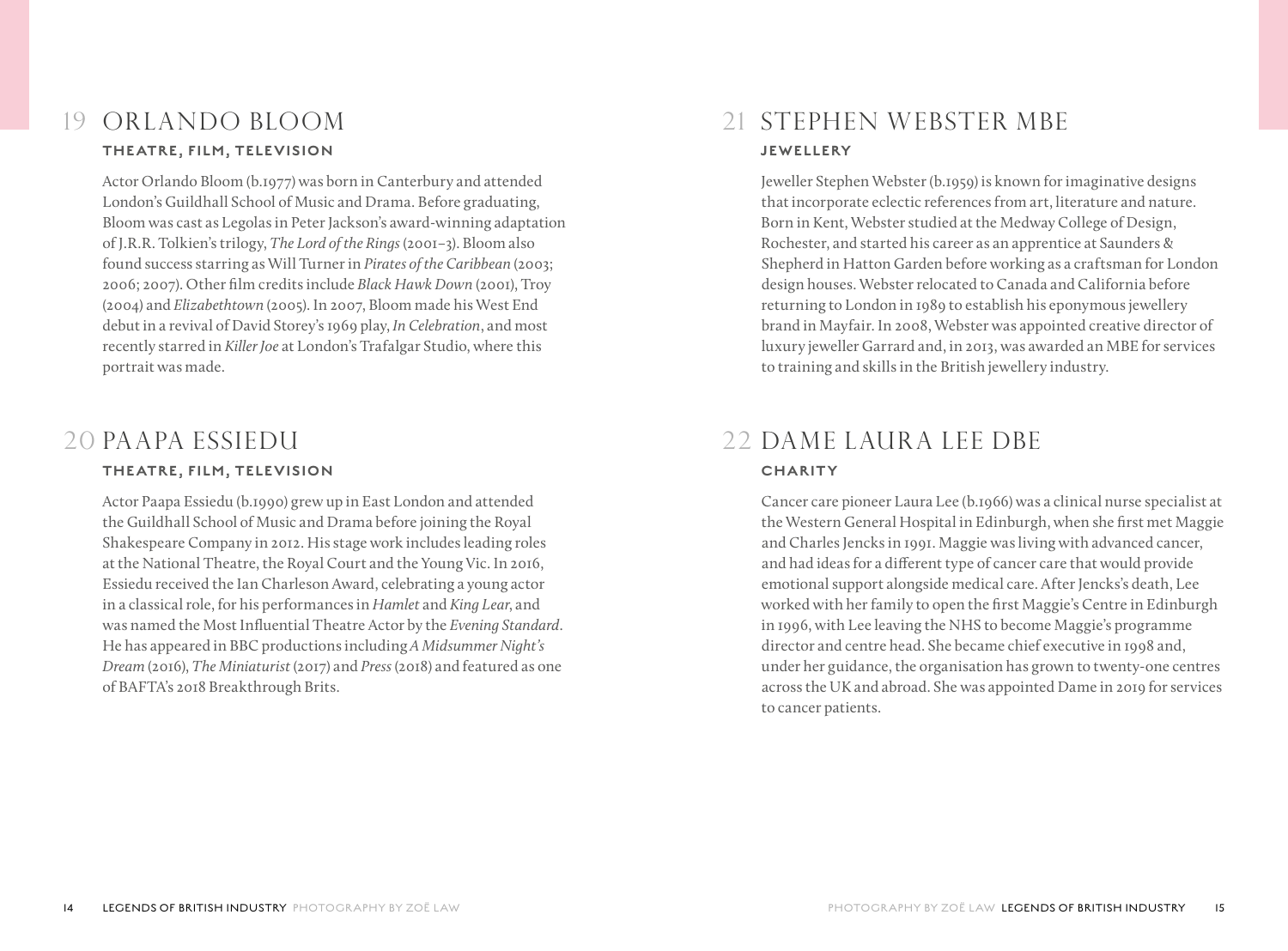#### Philip Mould OBE & Cedric 23/24 26 Emilia Wickstead ART, TELEVISION

Art dealer Philip Mould (b.1960) has run his eponymous London gallery for thirty years, specialising in early British art and old master paintings. He has gained acclaim for significant discoveries of works by artists including Van Dyck, Gainsborough and Rubens. Born in the Wirral, Mould developed his passion for antiques as a child, and by the age of fourteen was dealing in antique silver. For twenty years, he was art adviser to the Palace of Westminster, for which he was awarded an OBE, and is widely known for his writing and broadcasting, including the popular BBC arts programme, *Fake or Fortune?* His whippet, Cedric, is often also seen in his owner's on-screen appearances and has his own portrait in this series.

# 25 Millie Mackintosh

#### SOCIAL MEDIA, TELEVISION

Millie Mackintosh (b.1989) appeared in five seasons of the BAFTA award-winning Channel 4 television series *Made in Chelsea* between 2011 and 2013. While featuring on the show, Mackintosh built her own personal brand as a beauty, fashion and fitness expert. With more than two million social media followers, she is cited as one of Britain's leading lifestyle influencers, and has launched eponymous fashion and beauty lines. Mackintosh has also established a career as a model, collaborating with leading brands and featuring on the covers of magazines including *STELLA*, *RED*, *You*, and *Women's Health*.

# FASHION

Born in New Zealand, raised in Milan and now based in London, fashion designer Emilia Wickstead (b.1983) studied fashion design and marketing at Central Saint Martin's School of Art. After graduating in 2007, she worked at fashion houses Giorgio Armani, Proenza Schouler and Narciso Rodriguez, and with American *Vogue* in New York and Milan. She returned to London in 2008 to establish her eponymous fashion label as a made-to-measure atelier, which has since expanded to seasonal ready-to-wear collections. Her designs are known for their graceful silhouettes, clean lines and prints, and have found favour with international celebrities and royalty.

### 27 Ozwald Boateng OBE FASHION

Self-taught fashion designer Ozwald Boateng (b.1967) is known for bespoke men's tailoring, which fuses traditional cutting with vivid colour and pattern. Boateng opened his first London shop in 1995 and, the following year, won Best Male Designer Award at the Trophées de la Mode in Paris. In 2000, he was named Best Menswear Designer at the British Fashion Awards and, in 2003, he became the first black creative designer of menswear at Givenchy. Boateng was awarded a 2006 OBE for services to the clothing industry, and in 2007 opened a flagship store on Savile Row.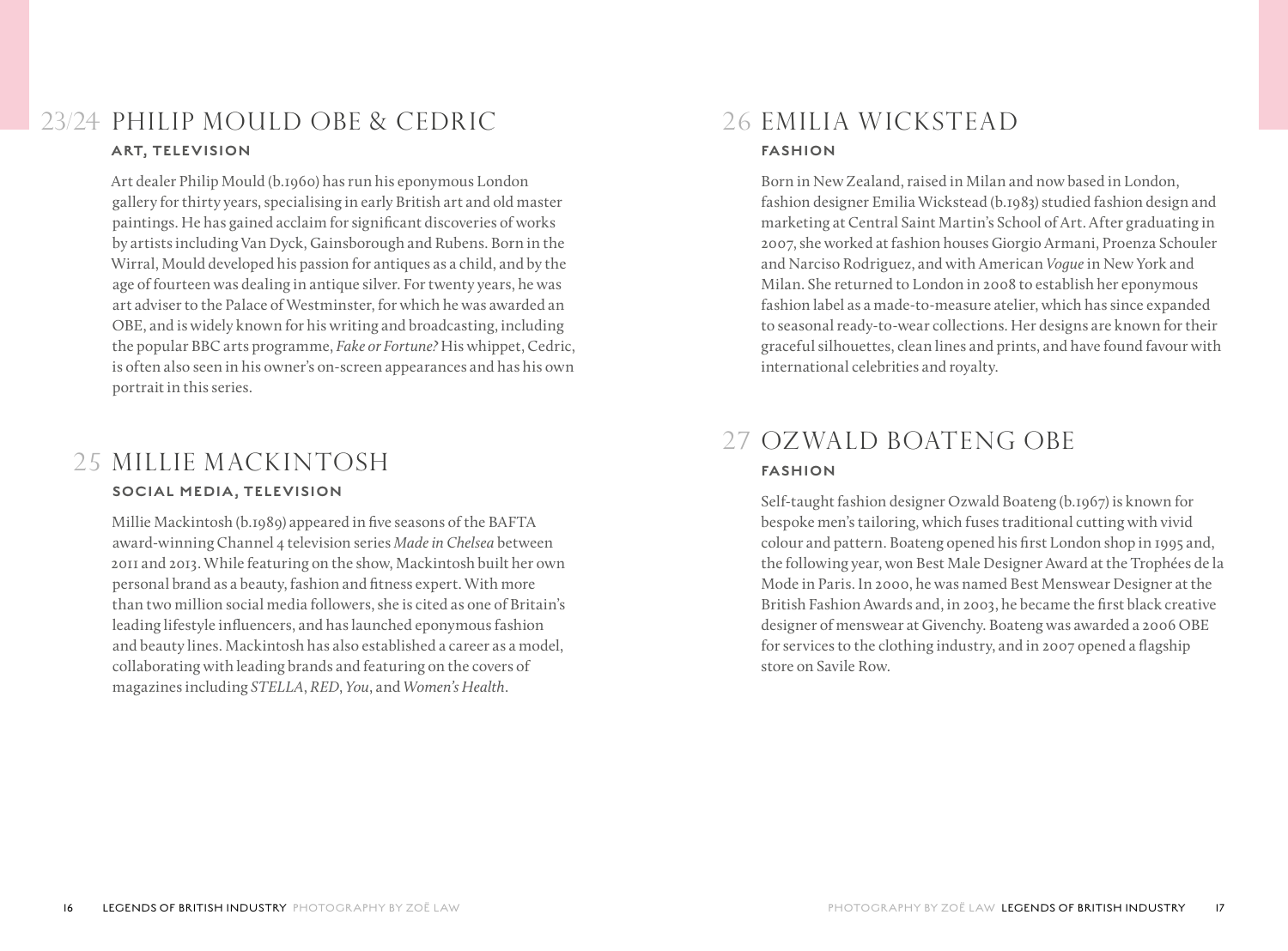#### 28 Michael Birri HOSPITALITY

Londoner Michael Birri (b.1937) has run some of the most famous and exclusive members' clubs. Birri was a waiter at London restaurant Mirabelle in 1963 when he was enlisted by entrepreneur Mark Birley to open Annabel's, a members-only nightclub that brought together celebrities from the worlds of business, royalty and entertainment. Working at Annabel's until 1979, Birri went on to launch Harry's Bar, which he ran for a decade. After moving to America, Birri returned to London in 2012 to set up a new venture, 5 Hertford Street, dubbed 'London's most secretive club'.

#### MAGGIE'S EVERYONE'S HOME OF CANCER CARE

Maggie's is a charity providing free cancer support and information in centres alongside NHS hospitals and online. Our centres provide a breathing space away from the hospital, where you can meet people who understand what you're going through or just take a moment to gather your thoughts.

We help people take back control when cancer turns life upside down, with support for anything from treatment side effects to money worries. Our professional teams provide help and information and run groups and activities, all designed to make coping with cancer easier.

Our beautiful buildings help people find the hope, determination and resources they need to face cancer. There are centres across the UK and abroad.

To learn more about Maggie's and the support we offer, please visit our website www.maggies.org

#### **O** SOCIAL LINKS

@zoelawlondon @maggiescentres @nationalportraitgallery #ZoeLawLegends

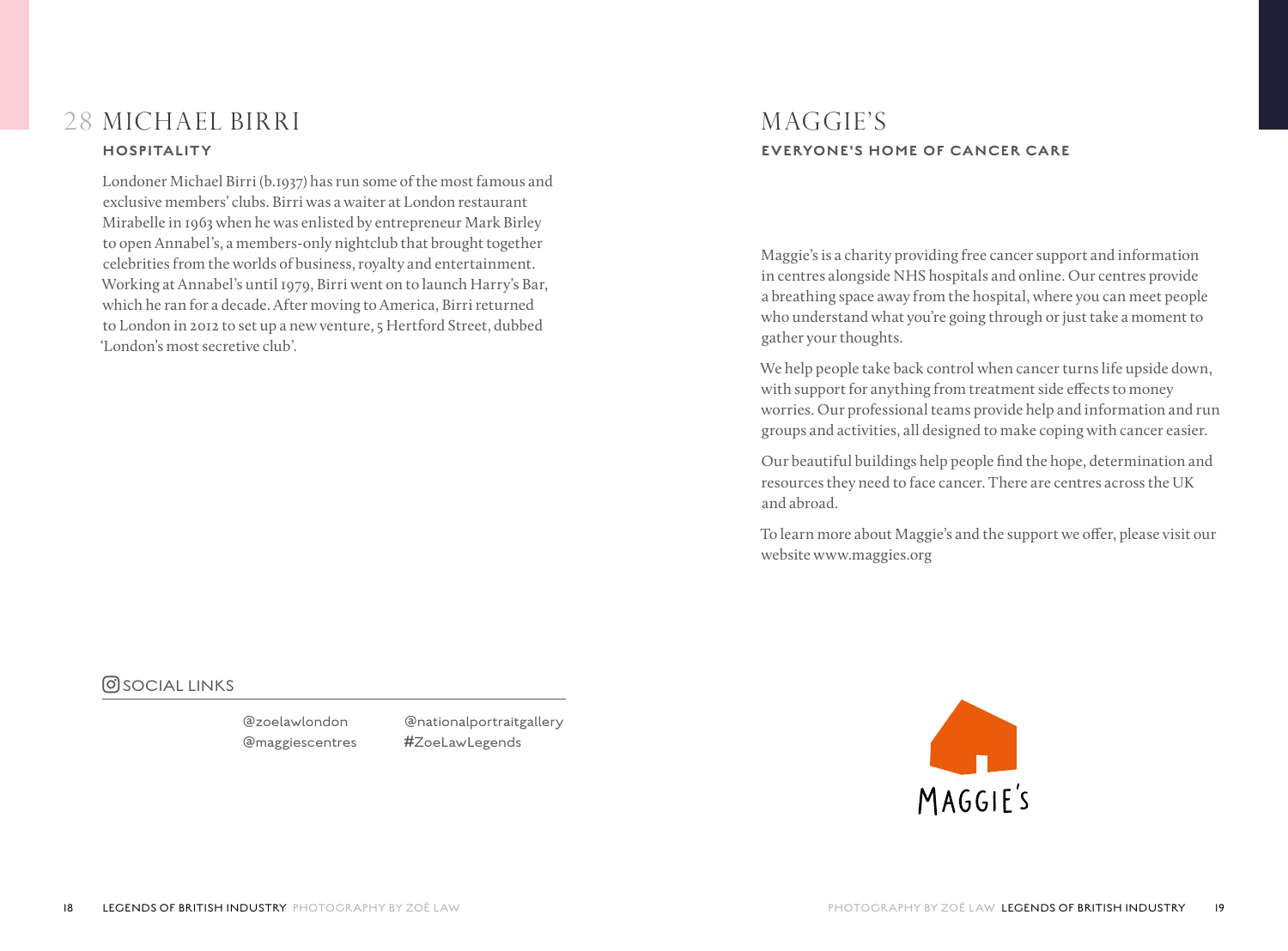#### ACKNOWLEDGEMENTS

#### **Display**

Alice Thomson Dame Laura Lee DBE Katie Tait Rebecca Lyle Lydia Spencer Jamie Mitchell Phoebe Campbell Dr Nicholas Cullinan Andrea Easey Melanie Aram Magda Keaney Sabina Jaskot-Gill Simon Knight Ab Rogers Design Rina Kim Lorna Allan Design Joey Barlow Tom Powell Genesis Imaging Ken Sethi Alex de Haas Paul Hurren Tat Chan Lynda Blackwell

**Photographic team**  Lorna Allan Julie Stewart Tom Keen Nina Parsons Barry Woods Pedro Alvarez

#### **Makeup, grooming hair, props, styling**  Sarah Reygate Malcolm Edwards Liz Taw Tim Crespin Enzo Volpe Naomi Regan Tracie Cant Charlie Duffy Lisa Valencia Zakiyah Shani Jo Hamilton Elvire Roux Sara Menitra Nadira V Persaud

Amanda Thorell Giovanna Cantone Thomas Liam Davis Karen Preston Nina Thompson Camila Perna Francis Sultana Keziah Powell

#### **Other**

Ava Foy Jane Blood William Vintage ProLighting Canalot Studios The Worx Hapaca Studio Canal Deli Petersham Nurseries JBPR Joanna Brooks Clare Croome

Exhibition design by Ab Rogers Design

Victoria Bond

Guide designed by Lorna Allan